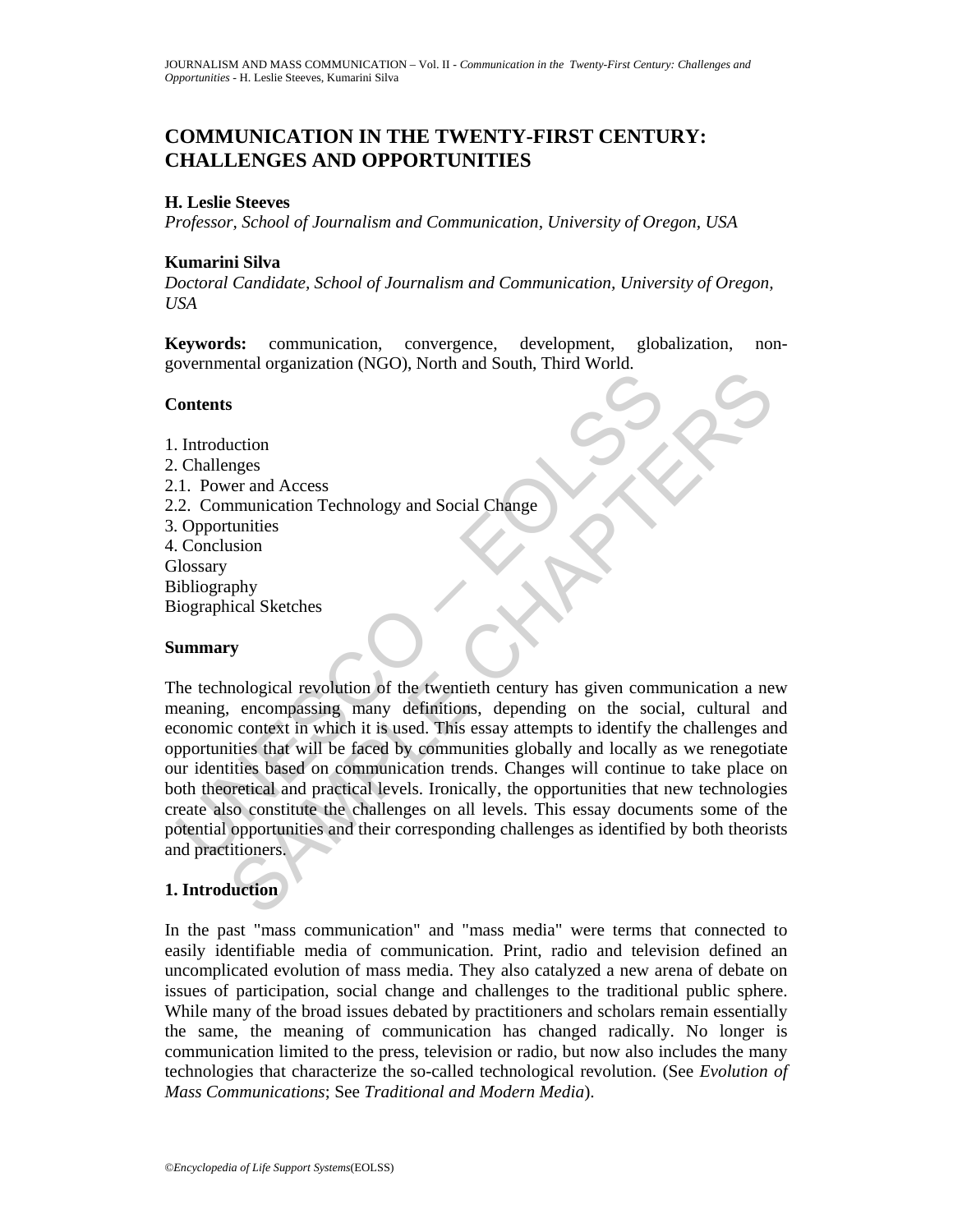When Marshall McLuhan coined the phrase "global village" in the 1960s there was little indication of the plethora of technologies that would, three decades later, make the world a "global city". As Manuel Castells has since noted, we no longer live in a "global village", but rather in "customized cottages" that are produced globally and distributed locally. We have become less concerned with establishing a provincial neighborhood and more concerned with becoming technologically savvy, urbane citizens of the world. Models of development, global trading and economic laws have been renegotiated to accommodate the trends in communication technology. Additionally, both symbolic and physical manifestations of power among leaders of this global community have shifted from the "hard power" of nuclear warfare to the "soft power" of communication development.

Thile the promises of communication – such as increased social pricitizenship in the democratic process, increased knowledge duchmologies, and more flexible geographical and spatial boundaries -<br>difficulties of adapting t While the promises of communication -- such as increased social participation and citizenship in the democratic process, increased knowledge due to advanced technologies, and more flexible geographical and spatial boundaries -- are still real, the difficulties of adapting the new technologies in order to fulfill these promises remain challenging in many parts of the world. The opportunities as well as the challenges of communication in the coming years cannot be separated from the social, cultural and geographical reconfigurations of the technological revolution. Our collective identity as global citizens is constantly questioned, as these new technologies are adopted by, and adapted to, individual nations. Issues of access challenge promises of equality and participatory democracy, when power is redefined in terms of technological advancement. As systems of advanced communication infrastructures increasingly become metonyms for development, issues of social and cultural identity increasingly need to be addressed. (See *Identity Formation and Difference*.)

ie promises of communication — such as increased social participation an<br>ip in the denocratic process, increased knowledge due to advance<br>gies, and more fexible geographical and spatial boundaries — are still real, the<br>set William Miller (in an edited collection by Pavik and Denis) argues that technological change, and accompanying changes in societal values, are moving us to a new era, defined by an "economy of choice". Miller and many other scholars observe an *evolutionary* process that has marked communication development. While the rapid spread of new communication and information technologies may seem revolutionary, it is actually just one stage in the larger historical context, in which industrialization is also one phase. Identifying the stages of this evolution, Miller notes that prior to the industrial revolution of the eighteenth century, the world economy was an "economy of despair" where most people lived at a subsistence level. The industrial revolution of the eighteenth century created an "economy of need" and allowed the Western world, for the first time, to provide many of its citizens with basic material needs. The postindustrial age that we live in has emerged from a wide array of new technologies, and is also driven by social change and accompanying changes in values. Perhaps the single most outstanding feature of this new era is the convergence of communication technologies, which many scholars have addressed. Convergence usually refers to the integrating of electronic technologies into unified delivery systems; for instance, the integration of television, telephone, cable and computer/Internet. These and related industries subsequently become more concentrated due to decreased competition as technologies and services merge. (See *The Internet as a Mass Communications Medium*.)

The convergence of new technologies is frequently traced to the twentieth century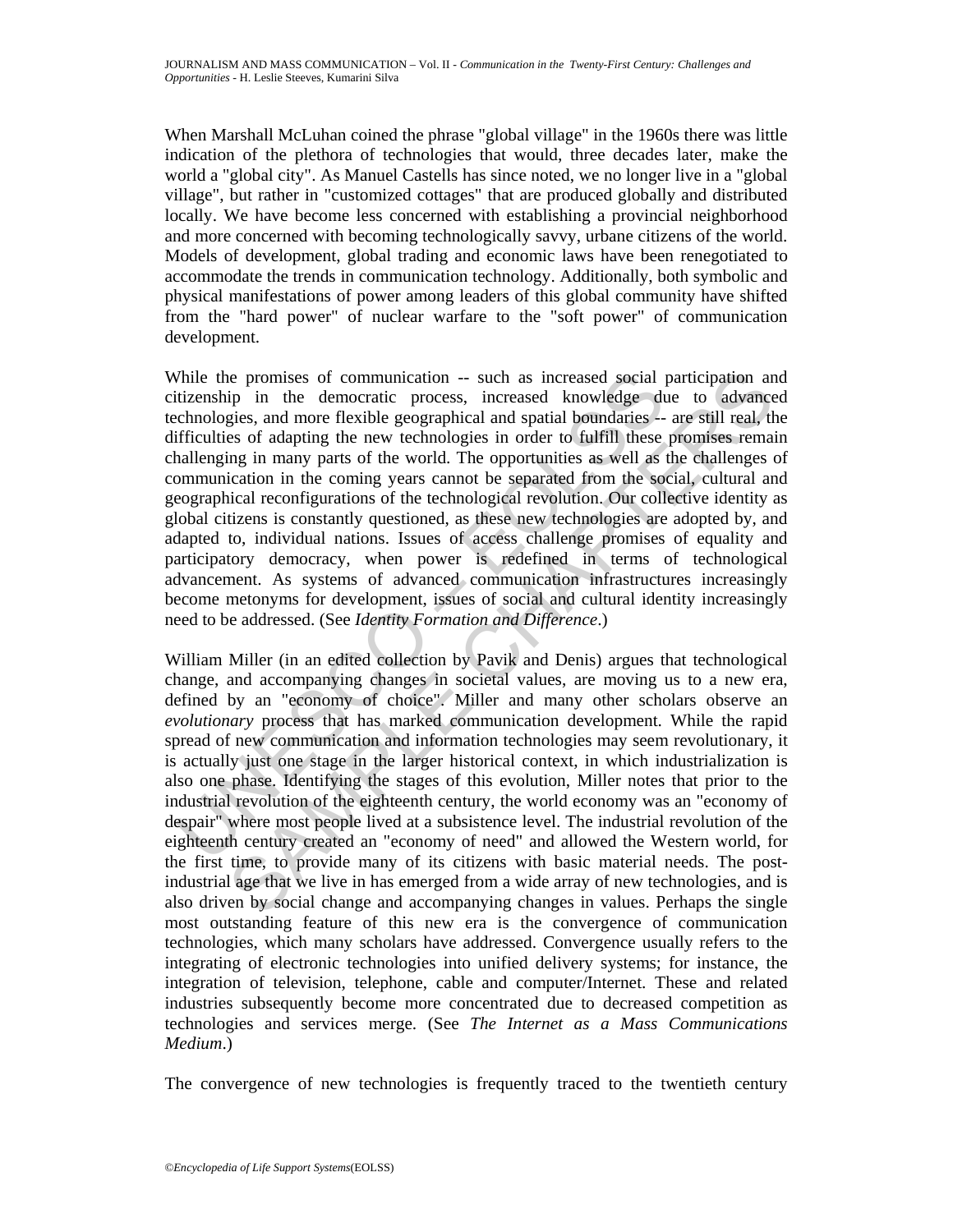invention and joint use of digitization (which allows any type of information to be converted to a binary code), computers and satellites. Converging new technologies now include those in microelectronics, computing, telecommunications and optoelectronics.

Everette Dennis and John Pavlik note that convergence is especially visible in new "hypermedia", which blend computers, video images and sound. It is also evident in traditional media, where mass communication and telecommunication are converging, as in the case of facsimile newspapers and videotex. There is also an increasing overlap between print and broadcast media, for instance in the use of digital image processing in both types of media.

This convergence of technology means that we can no longer separate communications as a purely audience-driven set of "media" that can be analyzed in terms of entertainment and educational value. Instead, it is an amalgamated entity that has reconfigured the physical, social, cultural and economic spheres of modern society. Negotiating the realities that these new converging technologies create, paradoxically presents both challenges and opportunities within the same context.

## **2. Challenges**

his convergence of technology means that we can no longer separate<br>a purely audience-driven set of "media" that can be analyze<br>configured and educational value. Instead, it is an amalgametre<br>configured the physical, social vergence of technology means that we can no longer separate communication<br>relay audience-divient set of "media" that can be analyzed in terms<br>comment and educational value. Instead, it is an amalgamated entity that has<br>red Within the latter decades of the twentieth century continuing into the twenty-first century, two very distinct phenomena have occurred. First, as noted at the outset, communication has been redefined and given new meaning, referring increasingly to the technological revolution of the late twentieth century. By renegotiating the meaning of communication, we have also successfully renamed our own identity as a society -- a global culture -- managed by these technological innovations. Thus, the second phenomenon is the mainstreaming of globalization, which suggests an increasingly global scope of political, economic and social activity. Annabelle Sreberny-Mohammadi has argued that globalization swings between promoting a global homogeneity, and promoting a heterogeneity that challenges identity within the global community and the belief in a single global culture. Globalization is a by-product of the technological revolution that created modern forms of communication. Therefore, to identify future issues concerning communication, one must accept a symbiotic relationship between communication and globalization, realizing that one is symptomatic of the other.

While there is general consensus on the evolution of Western society from agrarian to civil to information, we have not yet reached a comfortable articulation in the shift from a civil society to an information society. Scholars such as Linda Low note, however, significant change in the re-definition of power and control in which the new information society is based on an economic system, as opposed to the political system that governed civil society. This, Low argues, strongly affects the cultural and social systems within nations. Addressing these effects and solving the dilemmas that arise due to these problems are among the challenges that face communication scholars and practitioners in the coming years. Questions of political power and world standing in the new global economy remain tied to the spatial inequities brought on by new communication technologies. Many argue for technology's power to eliminate the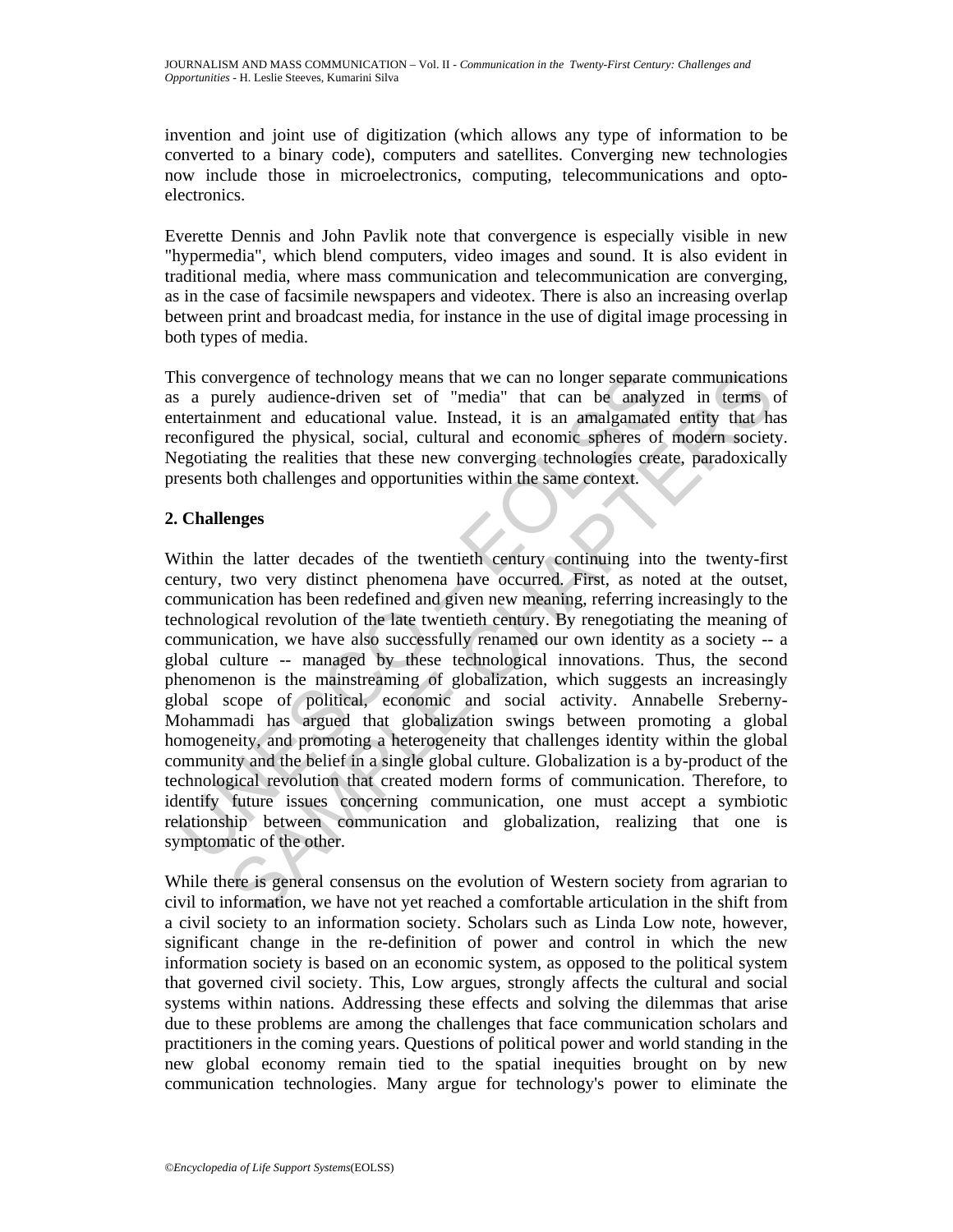physical boundaries of our existence. These arguments are challenged by Vincent Mosco, among others, who states (in Herman and Swiss' edited collection) that there are problems with the "death-of-distance" and "end-of geography" metaphors. Most significant is the common misconception of equating geography with distance. Mosco argues that while it is possible to overcome distance via new technological innovations, this does not usually reduce desire for living and working in certain regions, because of the importance of face-to-face communities and the cultural values those regions carry. Physical geographies carry with them certain social and cultural values and connections that cannot be completely recreated through virtual reality. For instance, advertising, Web designers and other creative professionals often choose to locate in New York City because it is a global commercial center, even though it is possible and less expensive to do the work from more remote locations. As argued by Mosco, the utopia promised by new technologies comes with significant and interrelated physical and cultural challenges that need further investigation.

# TO ACCESS ALL THE **14 PAGES** OF THIS CHAPTER, Visit: http://www.eolss.net/Eolss-sampleAllChapter.aspx

#### **Bibliography**

- - -

Evaluated physics and interrelated physicanallenges that need further investigation.<br>
TO ACCESS ALL THE 14 PAGES OF THIS CHA<br>
Visit: http://www.colss.net/Eolss-sampleAllChapter<br>
interantational Civil Society. Cresskill, Ne Inclosies comes with significant and interrelated physical and culture<br>
Se shat need further investigation.<br>
Se shat need further investigation.<br>
TO ACCESS ALL THE 14 PAGES OF THIS C[HAP](https://www.eolss.net/ebooklib/sc_cart.aspx?File=E6-33-04-04)TER,<br>
Visit: http://www.eolss.net/Eol Braman, Sandra and Sreberny-Mohammadi, Annabelle (eds.) (1996) *Globalization, Communication and Transnational Civil Society*. Cresskill, New Jersey: Hampton Press, Inc., 1-21. [This edited volume explores the socio-cultural impact of globalization. From the negotiations of collective identities of Europe to the killing of street children in Brazil, the authors provide a complex and detailed view of the new global village.]

Castells, Manuel (1996). *The Information Age: Economy, Society and Culture* (vol.1). Blackwell Publishers. [This is the first volume of a trilogy on the information age. The volume addresses issues of new technology through a systematic analysis of the new world economy of the latter half of the twentieth century.]

Dagron, Alfonso Dagron. (2001). *Making waves: Stories of participatory communication for social change*. New York: The Rockefeller Foundation. [This report describes 50 innovative experiments in participatory communication worldwide.]

Gudykunst, William B. and Mody, Bella (eds.) (2002). *Handbook of international and intercultural communication,* (2<sup>nd</sup> edition) Thousand Oaks, CA: Sage. [Includes 29 chapters reviewing current theory and practice in the areas of cross-cultural, intercultural, international and development communication.]

Herman, Andrew and Swiss, (Eds.) (2000). *The world wide web and contemporary cultural theory*. New York: Routledge. [This edited volume brings together well-known scholars from varied fields to discuss the World Wide Web as a focal point where economic, social and artistic interests converge.]

Lines of Communication: Media and Communication Studies. Internet: http://www.abc.net.au/comms/lines/programs/prog01.htm Accessed 14 June, 2001. [A conversation on the centrality of communication in everyday life, broadcast on Radio National, Australia. Includes